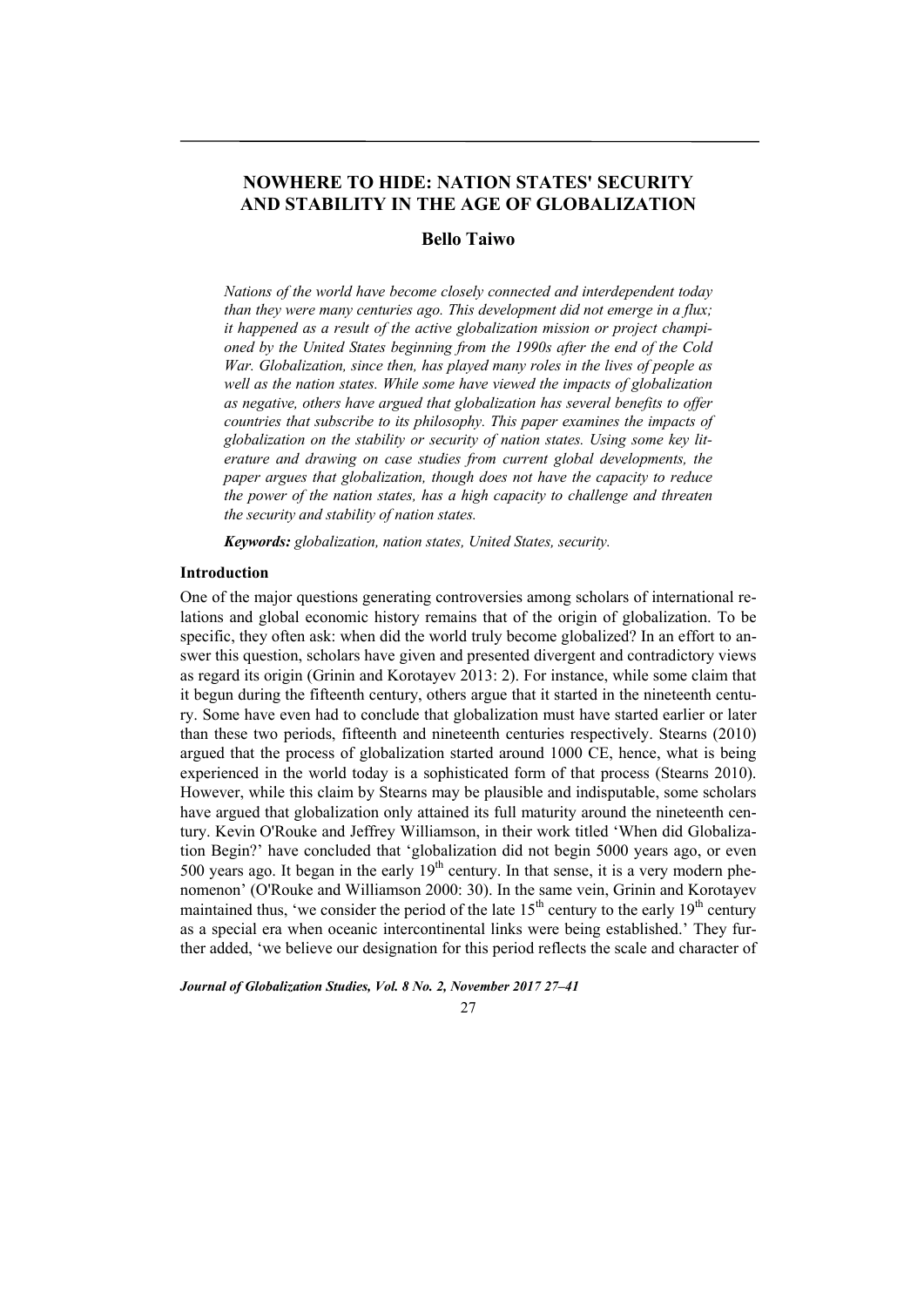links in this period in a more accurate way' (Grinin and Korotayev 2013: 5). To Grinin and Korotayev, the period of the nineteenth century was an era of 'big hit' for globalization. This was a turning point era for the interconnection and interrelations of people across the globe. Hence, the term 'global' was introduced basically to describe the process of human interactions in different spheres and across different national boundaries within the international system. To further justify their position that the nineteenth century period was the major breakthrough era for globalization, they emphasized thus:

That is why we use the term 'global' for links in this period which continued till 1970s, after which the level of intersocietal interconnectedness began to grow very rapidly (especially from the early 1990s). It was during this period that it was recognized that we had entered a new period of interconnected that was termed 'globalization' (mondialisation in French) (Grinin and Korotayev 2013: 5).

From the above, it is evident that the term 'globalization' attained its maturity and popularity in the nineteenth century, though its root and origin remains a matter of debate amongst the scholars of globalization. This is because, as Stearns puts it, 'globalization has a complex history' (Stearns 2010: 158). However, throughout this paper, the period identified as the peak period (or perhaps, origin) of globalization as argued by Grinin and Korotayev (2013); and O'Rouke and Williamson (2000) which is the nineteenth century would be the major period of reference as it is more suitable in describing the issues that would be developed in this work than any preceding periods of human linkages and interconnectedness.

There has been a wide belief among scholars and practitioners that modern globalization is a neoliberal invention. According to Steger, 'soon after the collapse of Sovietstyle communism in Eastern Europe, various power elites concentrated in the global North stepped up their efforts to sell their neoliberal version of 'globalization' to the public' (Steger 2005: 31–32). Taking 'globalization' to the public (meaning the 'world') was not an easy task for the neoliberals or globalists. The success of this 'globalization' project must have been due to the relentless efforts of the neoliberals toward developing strategies and ideas that would capture the attention of the other nations of the world as well as portray the globalization doctrine as beneficial to the states and their citizenry. It must also have been influenced by their ability to gather resources, both for economic and security purposes, devoted to propagating this neoliberal belief or agenda as had been demonstrated by the USA in the last decades. In a nutshell, in order:

to make a persuasive case for a new global order based on their values, these powers constructed and disseminated narratives and images that extolled the virtues of deregulation and globally integrated markets. Throughout the 1990s they advanced a globalization discourse sufficiently systematic to add up to a comprehensive political ideology (Steger 2005: 32).

Globalization, thenceforth, graduated from being an ideology solely conceived by some countries in the global North championed by the United States to becoming a philosophy, value and ideology embraced by virtually all countries of the world. Even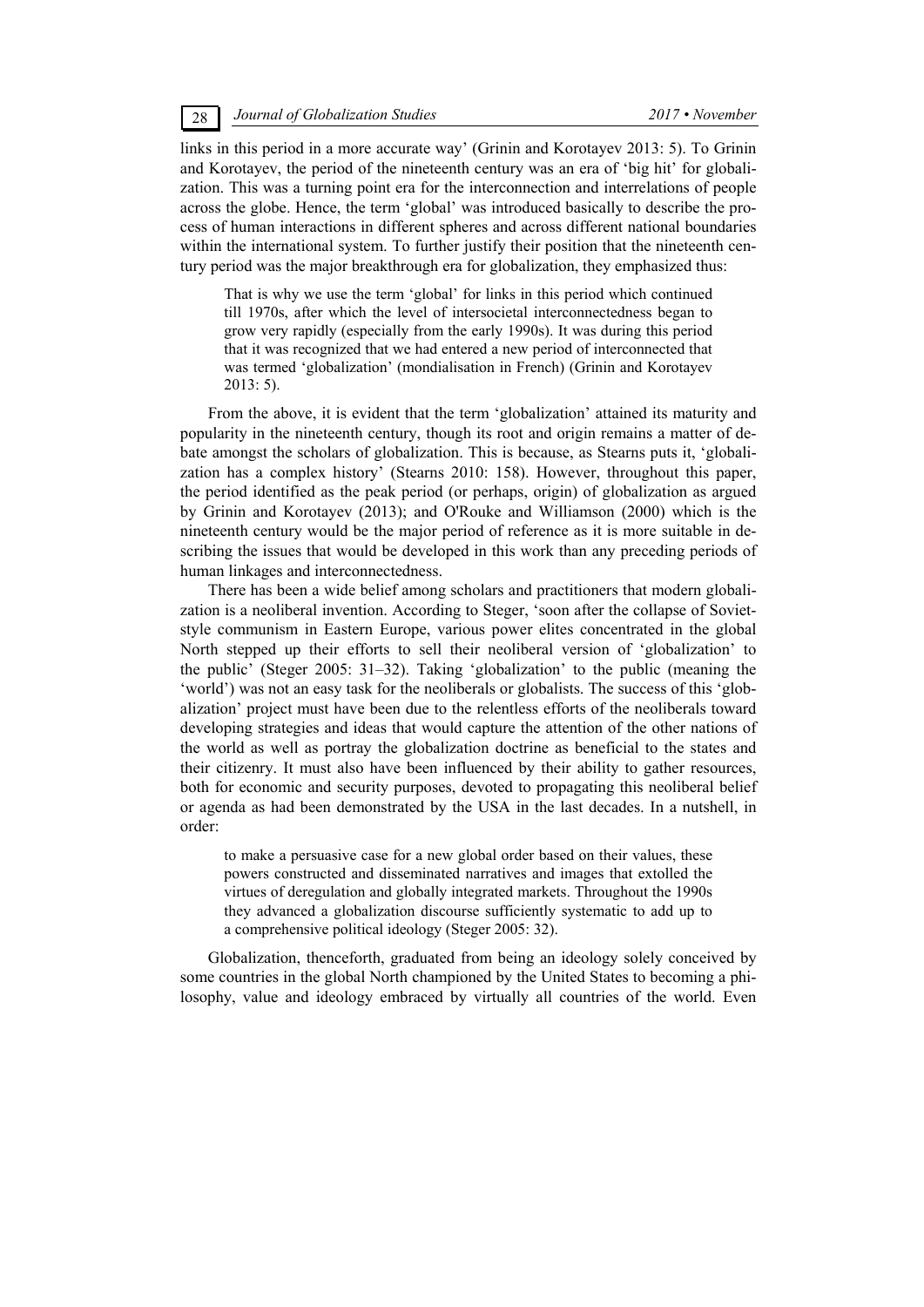some countries, especially China, that claim to be communist nations are all eclipsed in this globalized world of interdependency and interconnectedness.

Further, just as there have been debates about the roots of globalization, there have also been debates as to the extent to which globalization has contributed to either the growth or security dilemma of modern nation-states. There is a very high level of divisions amongst scholars over this development. While some are pleased with the pace at which globalization is going and have argued that it is beneficial to the growth and development of the nation-states, others have refuted this claim by emphasizing on the fact that globalization threatens the security and stability of the nation-states. This paper seeks to examine the extent to which globalization 'threatens' the stability or security of the nation-states around the globe. It argues that globalization, though does not have the capacity to 'reduce' the power of the nation-states (Sending and Neumann 2006: 652), has the capacity of undermining or threatening the existence of the nation-states. This position will be supported by citing examples from relations among nation-states 'trapped' in this globalized terrain.

The paper is divided into four sections. The first section examines how globalization threatens the political roles of nation-states. The second section examines its sociocultural impacts on the stability of nation-states. The third section examines impacts of economic globalization on the states' security and stability. Lastly, the final section will conclude with the argument that globalization, though has its own merits, has done lots of damages to the stability and security of states within the international or global system.

# **Globalization and Political Authority of Modern Nation-States**

Globalization, defined as the expansion of global linkages, the organization of social life on a global scale, and the growth of a global consciousness (Ibrahim 2013: 86), has the huge capacity to threaten the existence of the nation-states. Going by this definition, it means that the world has become smaller and closer to one another than ever. It further implies that the world is interlinked and people, goods, ideas, technology, beliefs *etc.*, can flow across one national boundary into another without any restriction. Globalization promotes interdependence amongst countries, and the consequences are felt more by countries that do not have the resources and military capacities to withstand the demands of this global phenomenon which, most time, breeds competition and conflicts due to intensified trade or economic relations across national boundaries. For instance, China and America as global economic giants will have the capacity to protect and build security around themselves for the purpose of minimizing the impacts of globalization on their national economies and citizenry than say, Nigeria or Sudan, which do not have the equal level of resource capacities as China and America, yet they exist within the same global environment made possible by globalization. What this depicts is that globalization encourages competition between the 'strong' and 'weak' states, hence, the perpetual dependence of the 'weak' states on the strong ones. One should, however, not rule out the fact that despite the continuous dependence of the weak states on the strong ones in an era of globalization, the weak ones also have the opportunities to enjoy the good things which globalization has to offer (Ibrahim 2013: 88).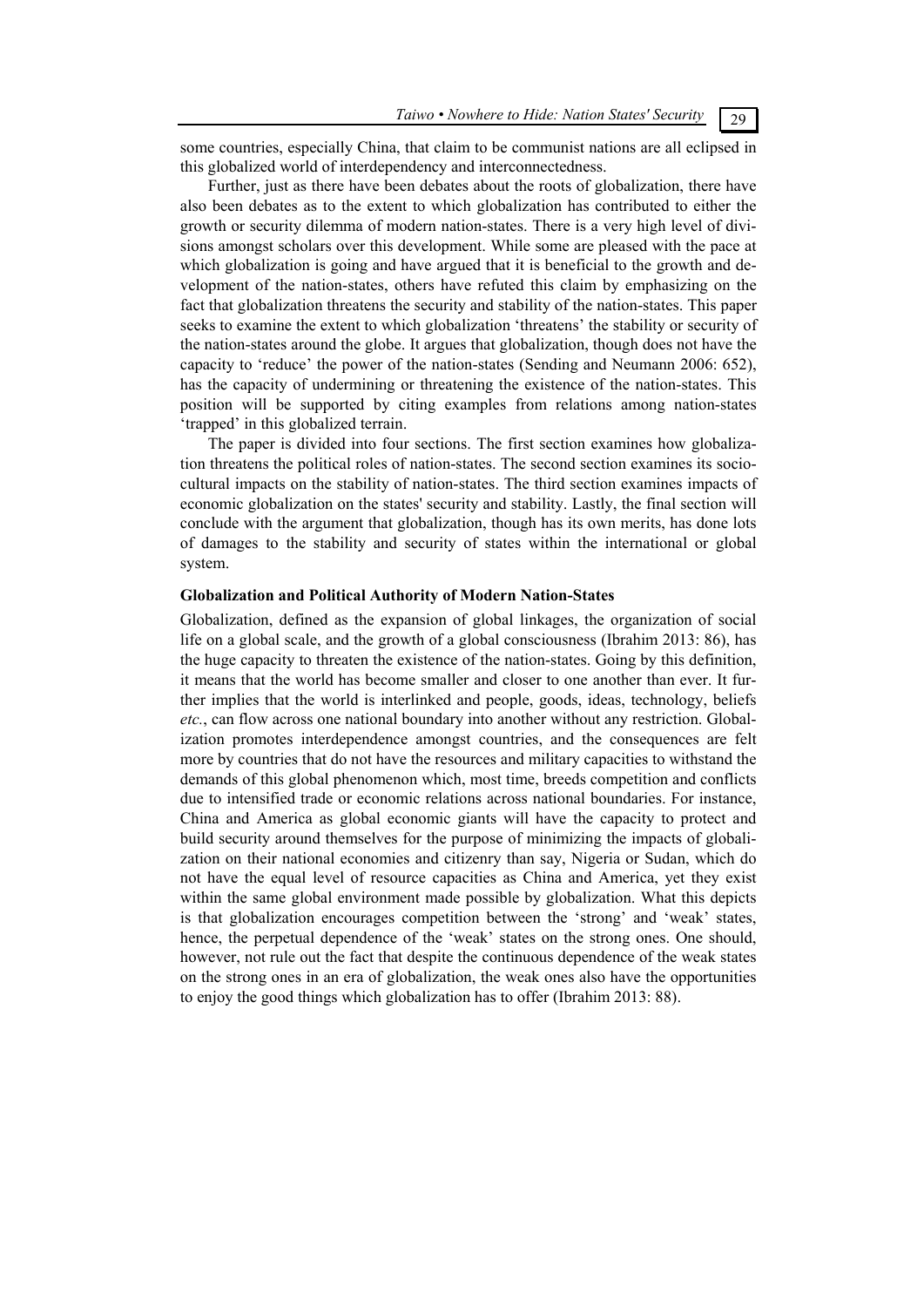How then did globalization threaten the authority of the modern-nation states? Sovereignty presupposes that the state is a territorially bounded unit with an inside and an outside. Internally, the sovereign state is conceived to be an entity that can exercise supreme authority within its own territorial boundary. Thus a state is sovereign because it is acknowledged that there is no external organization that can exercise authorities within the territorial boundaries of that state (Vaughan 2011: 6–7). This was the level of importance attached to nation-states during the Westphalia era (Westphalia Treaty 1648: 67), but it has changed in this era of globalization.

States no longer have control over their territories or jurisdictions. The ultimate authority of the state, which is autonomy, is now threatened by globalization (Behr 2008: 362). This authority, either directly or indirectly, is threatened in so far states are dependent on one another for some certain support, especially military, in this globalized world. Emerging as the sole hegemony after the end of the Cold War, the United States ultimately assumed the right to guide, protect other states, as well as expand its globalization agenda beyond its shores. Consequently, several countries, both big and small, have been made dependent on the USA for military support, hence, the possibility of the USA controlling their military apparatus, which automatically means undermining the political authorities of such states.

This development affected (or affects) mostly countries that fall within the orbits of Third World. However, some countries in the West, including Great Britain, are also dependent on her for military aid or support. According to Shaw, these countries have become structurally, militarily and financially dependent, on the USA (Shaw 2000: 116). The US unipolarity and world globalization mission have made this possible (Weber *et al.* 2007: 51). The continuous dependence of these states implies one thing: that the USA will have dominance and control over these states and their security. The USA could determine for the states when to and not to go to war, the level of military weapons such countries need to use or acquire, and also have the opportunity to control the internal and external security agenda of such states.

The US security dominance in the internal affairs of the nation-states across the globe is mostly felt in the developing world, especially Africa. For instance, in order to increase its military presence on the continent, the US 'successfully secured agreements with 8 to 10 African countries to allow the US military to utilize air fields and other suitable sites to establish "cooperative security locations" from which it can launch military strikes' (Tarabinah and Okolo 2015: 50) against its perceived enemies. This action would not only threaten the political authorities of the African nations that agreed to this deal proposed by the United States, it could also expose them to risk in the hands of the US opponents during wartime as defenseless allies. This was the case with Georgia which was dragged to war on the side of the US against Iraq in 2003 as a way of fulfilling its cooperative security agreement with the USA (Sullivan *et al.* 2011: 280). To complete this project of dominance made possible by globalization

The US established several bilateral and military cooperation in Africa; such as Trans Saharan Counter Terrorism Partnership (TSCTP), African counterinsurgency operation training and assistance program (ACOTA), International military education and training program (IMET), foreign military sales program (FMS), African coastal and border security program (ACBS program),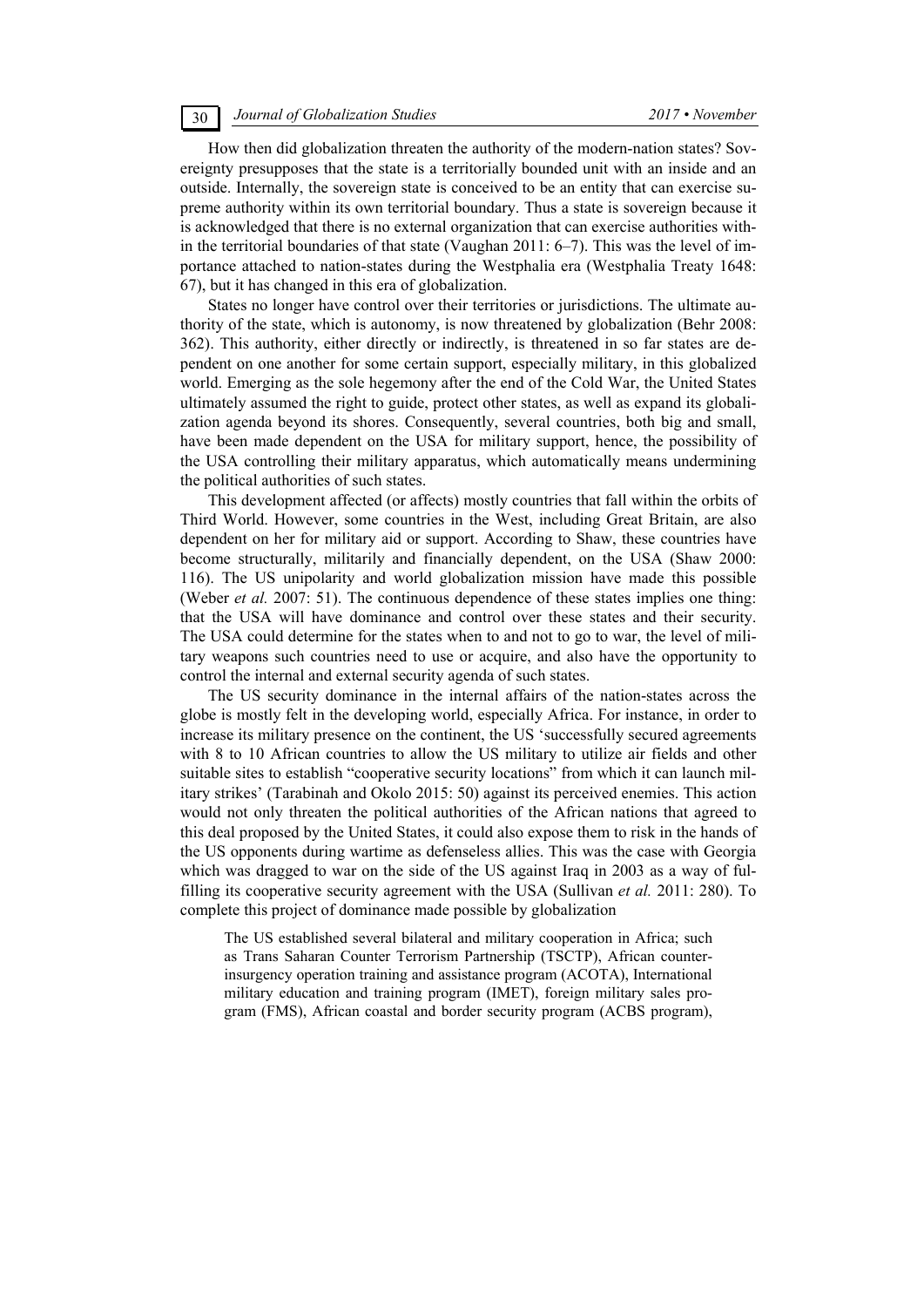excess defense article program (EDA), anti-terrorism assistance (ATA), section 1206 fund, combined joint task force-horn of Africa (CJTF-HOA), naval operation in the gulf of Guinea, Flintlock 2000 and 2007, and joint task force Aztec silence (Tarabinah and Okolo 2015: 51).

With the above statement, one can infer that the US has control of virtually all the military and security apparatus of most of the countries involved in these agreements. The United States could decide for the governments what to do and what not to do in terms of both internal and external security. Thus, the states lacked absolute control over their political authorities and security. With this development, the states remained what they were conceived to be, however, their political autonomy and security would be undermined through the incursion and infiltration of the US security ideal into their supposedly 'defined territories'. This is so, majorly because the political authority of any state, is mostly built on, or enforced by, its military capacity as is the case with Russia, and the US, and perhaps the rising Iran and North Korea. And for this political authority to remain intact, states must guide and protect their territories from external control or incursion. But with the possibility of the US incursion and control of the internal security of several states in the West and developing countries, the stability and political authorities of such states become threatened before the 'eyes' of globalization.

The periods after the unfortunate 9/11 incidence which led to the bombing of the World Trade Centre by the Al-Qaeda had also led to the emergence of the US military and security dominance in the Middle-East, especially Afghanistan and Iraq through the claims of fighting against the terrorist organizations in that region. This led the Bush Administration to instantly declare 'War on Terror' as response and a retaliation for the damage done by the terrorist organization through that attack as such development was viewed as 'acts of war against the United States of America and its allies, and against the very idea of civilized society' (Reese and Lewis 2009: 779). However, as revealed by Reese and Lewis, the USA had had the intention of facilitating regime change in the countries such as Afghanistan and Iraq but was cautious about interfering with the political regimes in these countries without any reasonable provocation on their ends. Hence, the attacks on the USA by the Al-Qaeda whose origin was from Afghanistan gave the USA the opportunity to execute its long-drafted and planned policies against Afghanistan and Iran. This is clearly presented in their words below:

In the now well-known evolution of the administration's policy, influential neo-conservatives within the administration had advocated regime change in Iraq for some time, but the Events of 9/11 gave them a compelling way to fast-track their ideas and justify a new Policy of pre-emptive war, first in Afghanistan and then in Iraq (Reese and Lewis 2009: 779).

The instant reactions of the USA toward the Al-Qaeda through declaration of war against the terrorists, mobilization of military resources and the eventual deployment of American military which led to the establishment of its strong military presence in Afghanistan, and later, Iraq in 2003, could be understood from the point of view of Reese and Lewis. The fact that the USA and its allies had established military bases in Afghanistan, and later in Iraq (Lansford 2012) during the invasion which had been widely criticized as unreasonable, and unjustifiable, as well as not conforming with the ethics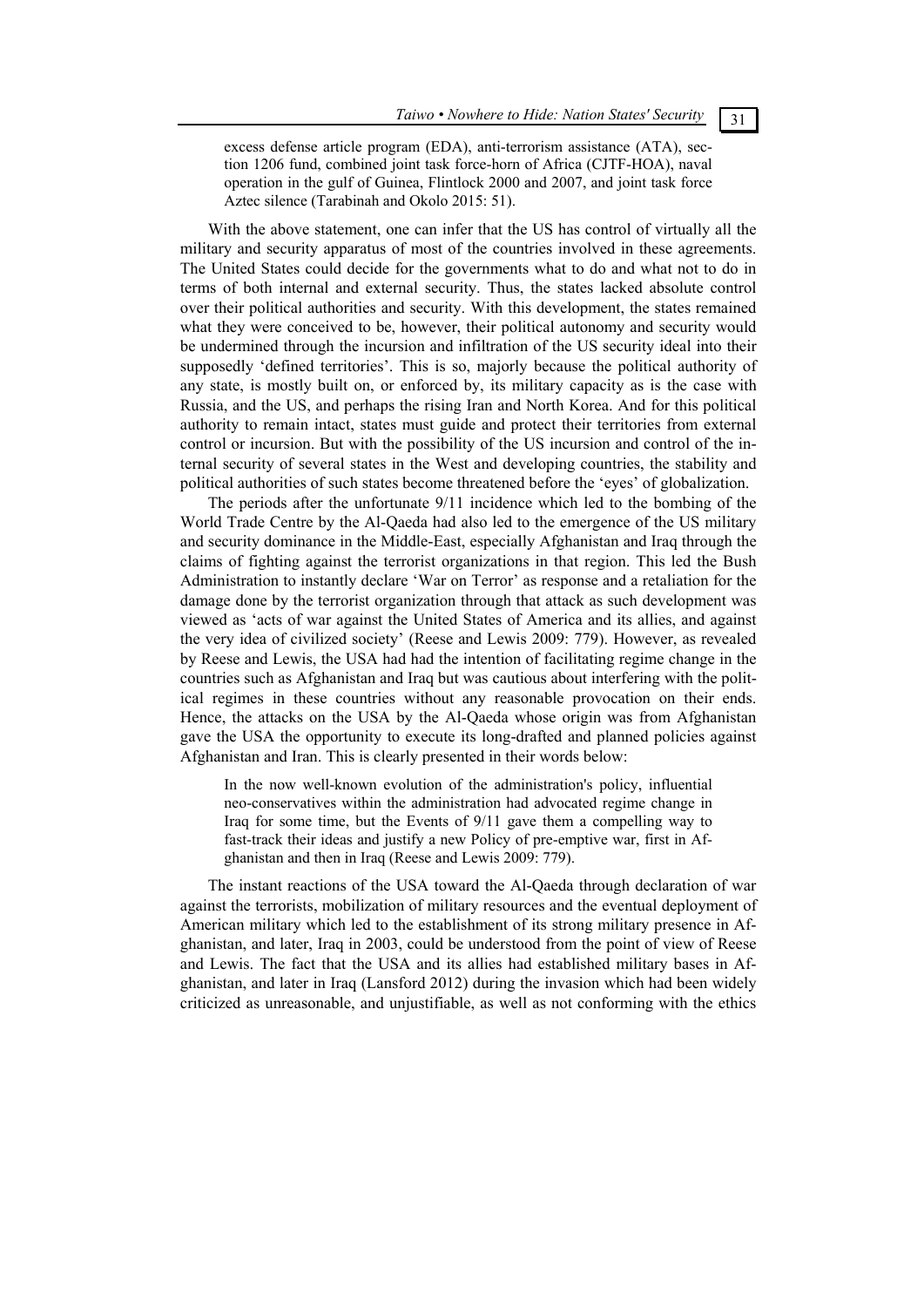and standards of international relations and politics by some Western countries, scholars, journalists and policy makers globally (Collins 2010: 37; Reese and Lewis 2009: 777–778), must have posed threats to the political regime in both Afghanistan and Iraq at the time of its incursion into those territories. The US, within the first one month following the attacks by the Al-Qaeda, had mobilized 'about 4,000 U.S ground troops and special operations forces were sent into Afghanistan between October and December 2001' (Lansford 2012: 44–45). More so, in Afghanistan, after winning victory against the Taliban through the application of a large array of 'military force in terms of weaponry and firepower… and the deployment of two aircraft carrier battle groups and an amphibious landing groups by the end of September' (Lansford 2012: 44) during the fight, 'the US-led coalition destroyed the Taliban regime and installed a favorable regime in office in Afghanistan' (Collins 2010: 34).

The control of the government within Afghanistan had the implication of making the government the puppets of the USA and its allies, as well as strictly following the order, rules, and policies of these Western states to the detriment of the people of Afghanistan. It also had the capacity of undermining the political authority, freedom, and sovereignty of the Afghan state or government. The United States, through the installation of its preferred regime in Afghanistan, would have had access to the national security details, the control of the Afghanistan forces, dominance over the country's resources and even the power to dictate how the political machinery of Afghanistan was to be structured. In the light of these, both Afghanistan, and Iraq, were made the grounds for the display of power and military superiority by the Western powers and this was made possible through the existence of a world system where the smaller countries are perpetually dominated, exploited, and made to remain dependent on the bigger and stronger ones (Chase-Dunn 2010). And since human interactions are imminent and unavoidable, the international system would continually be characterized by the maxim 'survival of the fittest' (Spencer 1864) which militarism and political hegemony remain key.

### **Globalization, Social Cohesion and Security of Nation States**

Terrorism is the manifestation of globalization's negative impacts on the security or stability of nation-states. Though the world had witnessed terrorism prior to the propagation of globalization in the 1990s, the destructive capacities of terrorists through the spread of radical ideologies and free movements of people, as well as the access to destructive weapons have been enhanced by the existence of globalization. As Weber *et al*., argue, 'today's international terrorism owes something to globalization. Al-Quaeda uses the Internet to transmit messages, uses credit cards and modern banking to move money and it uses cell phones to plot attacks' (Weber *et al.* 2007: 53). This statement, as it is true of Al-Qaeda, is also true of all the terrorist groups and networks around the world such as Islamic States of Iraq and Syria (ISIS), Boko Haram, Al-Shabaab, Hezbollah, Taliban and a host of them.

These terrorist groups have successfully inflicted several damages on the lives of innocent people, destroyed individuals and state-owned properties and have succeeded in making the nation states ungovernable, through the use of 'Internet which has proved just as adept at spreading deadly, extremist ideologies' (Weber *et al.* 2007: 49). Terror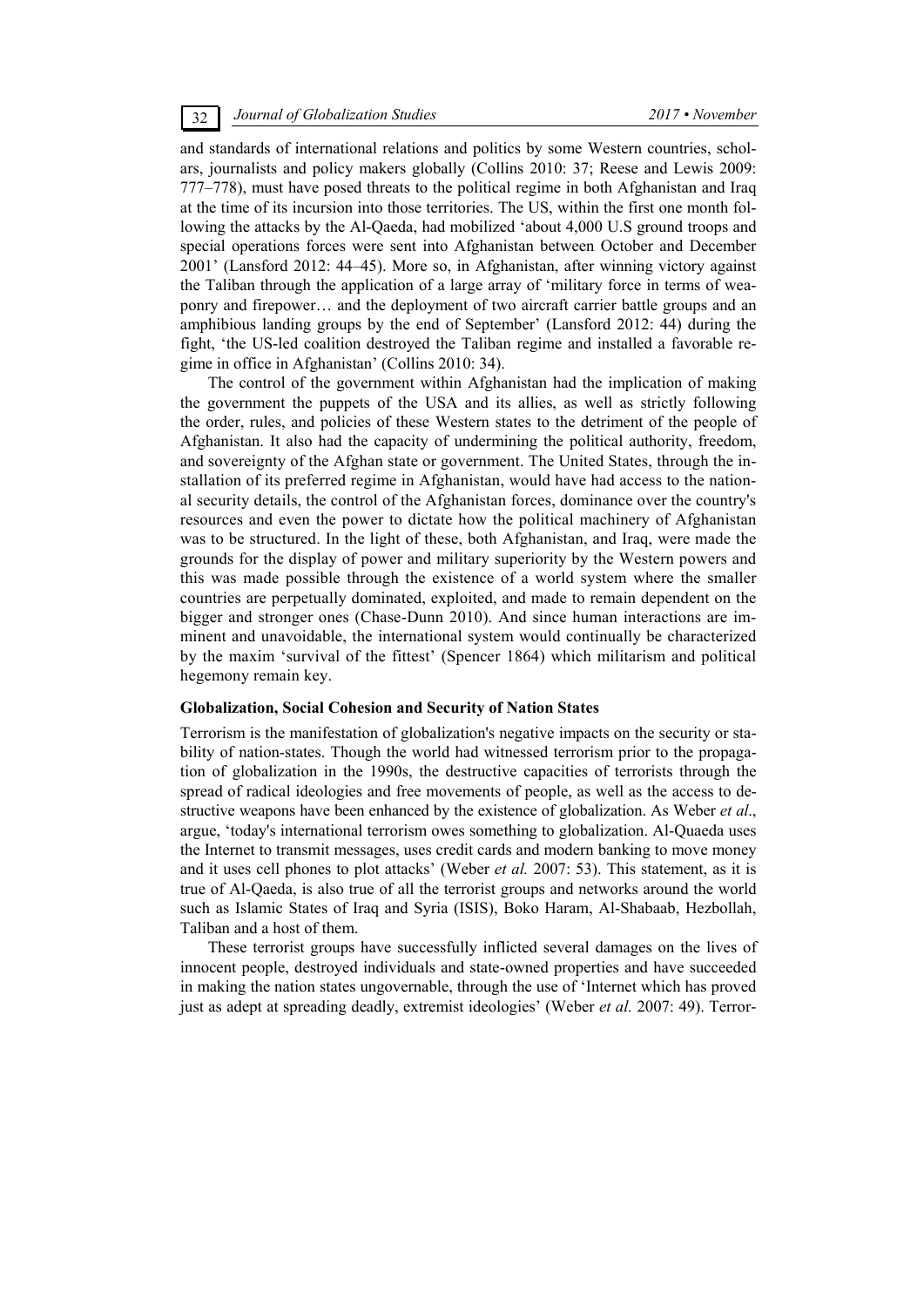ists now have access to their own personal websites through which they disseminate their ideologies and recruit young and innocent people as followers. Most of these terrorist groups even send their ideologies across to their followers for possible radicalization through such medium as Facebook, Twitter, Instagram, WhatsApp, and Skype. In this light, there is no need for them to move from one place or country to another in search for followers to recruit; the most important thing needed is the Internet, and provided that is available, anywhere they are in the world, they can communicate with their potential recruits, disseminate their ideologies, assign destructive roles to their members and even transfer money for execution of projects within few seconds.

The availability of the Internet has enhanced the capacities of the terrorists' networks, while undermining or threatening the security and stability of nation-states. For instance, the terrorist group in Nigeria, Boko Haram, since 2009, has been constituting security threats and challenges to the Nigerian government through killings of thousands of innocent citizens, destruction of properties, abduction of Chibok girls in 2014 and the radicalization of young boys and girls as suicide bombers. The Boko Haram terrorist network is not only strengthened through their access to the Internet, but also the porous nature of the Nigerian border which globalization has fostered. Billions of dollars have been spent on fighting against these terrorists, joint international task forces have also been put in place by the government, yet, they (terrorists) continue to get stronger and expand their territories despite the presence of the military stationed around the terrorists' enclave. According to a recent report, Boko Haram has killed about 20,000 people and US\$ 5.9 billion worth of properties have been destroyed in Borno (Somorin 2016), the northeastern part of the country where the terrorists are mostly domiciled. There is even a possibility that the Internet avails the terrorists the possibilities of organizing and coordinating global terrorist conferences through Skype, Facebook video calls and so on. As Boko Haram threatens the Nigerian state, so do Al-Shabaab to Kenya state, ISIS to Syria, Taliban in Iraq just to mention a few. Terrorism has also threatened the security and political authorities of the United State leading to the 9/11 incidence, the UK, France and Belgium. Now no place is safe. States have no place to hide, and globalization is responsible for this.

The use of the Internet has also made it possible for countries to spy one another and this has led to encroachment on the civil liberties and fundamental human rights of the affected citizens as well as compromised internal security of the states involved. The EU had recently expressed its dissatisfaction about the extension of the surveillance procedures by the US secret service on its soil or territories. The EU believed that such activities would have negative impacts on its citizens, especially the limitation of their freedoms, liberties and security. The EU, therefore, was of the view that,

The EU citizen is particularly fragile in this configuration connecting US intelligence services, private companies that provide services at global level and the ownership they can exercise over their data. It is that if EU citizens do not have the same level of protection as US citizens, because of the practices of US Intelligence services and the lack of effective protection, they will become the first victims of this system (Bowden 2013: 7).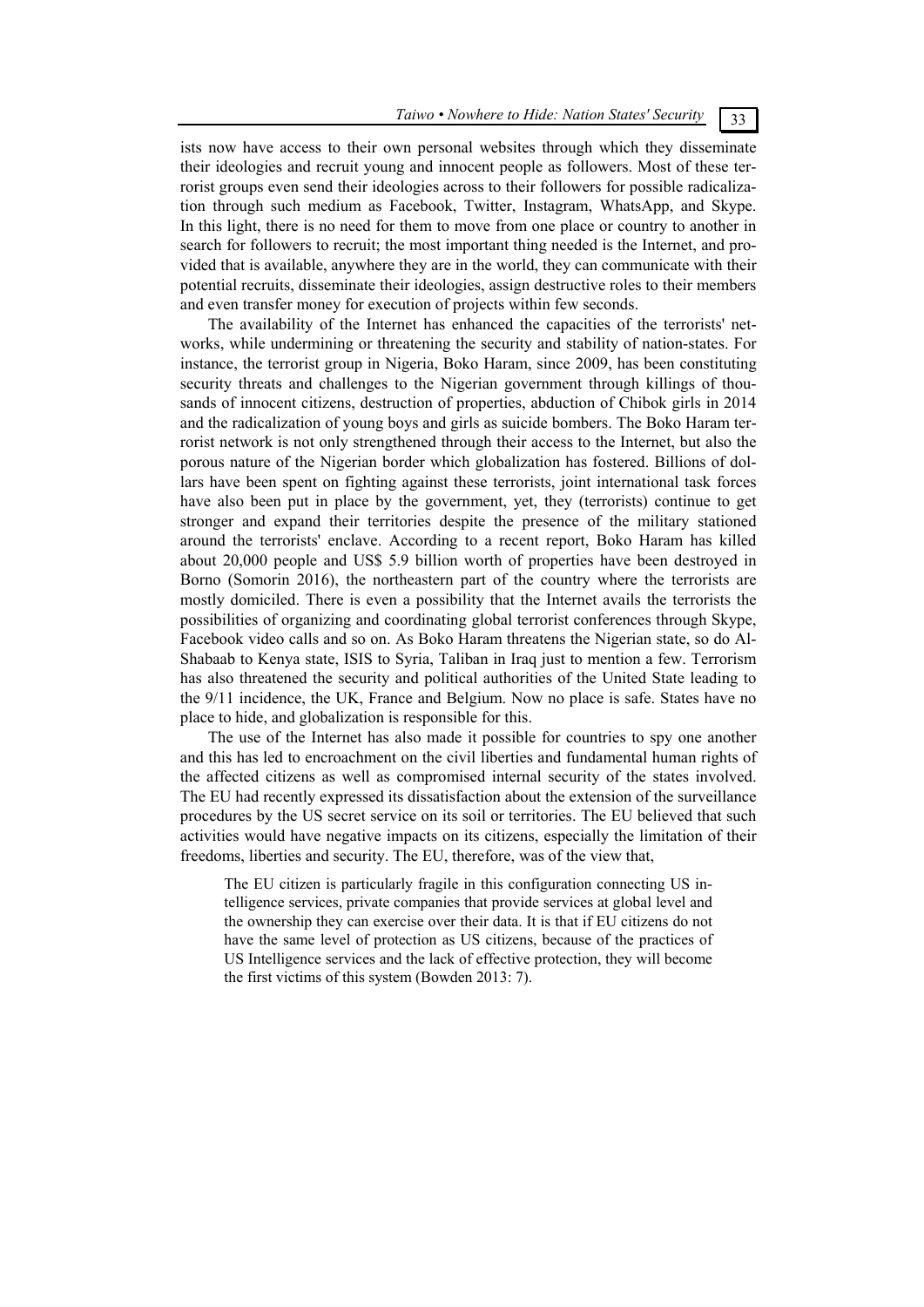The USA claimed that the surveillance activity was being done for the protection of both the EU and US citizens, but this did not appeal to the leaders and policy makers within the EU. The EU considered such moves as capable of infringing upon the rights of the citizens, as well as exposing the Union to the danger of insecurity. Hence, the need for such timely reactions and disagreements by the EU is obvious (Bowden 2013). But while the EU was not in support of these actions by the US because it could lead to compromise of the security and privacy of its citizens, Germany has been reported as having given the US a back-up in that spying engagement. Reporting the involvement of Germany in this incidence that occurred in 2013 was Joanna Slayer. In her report, Slayer mentioned that

Germany's foreign intelligence service, the BND, allegedly carried out extensive Surveillance at the request of the U.S. National Security Agency. The targets reportedly included European companies, institutions and individuals, violating German policy and possibly breaking the law (Slayer 2015).

This development had not been taken lightly by the German public as the Chancellor, Ms. Merkel was consistently criticized by the Germans. As Slayer further revealed, 'the spying controversy is already tarnishing Ms. Merkel's reputation for competence and credibility. A poll conducted this week found that 62 percent of those surveyed said the incidence had put her trustworthiness at risk' (Slayer 2015). France and its companies were among the victims of Germany's alleged surveillance, 'BND had also been helping the NSA spy on private European companies such as Airbus, the French defense manufacturer' (McHugh 2015). This might have constituted a serious breach of trust and infringement upon the privacy of many EU citizens; but the Intelligence Services Worldwide, however, did not see anything wrong arguing that the action did not have any capacity of undermining the freedom and liberty of the EU citizens. As Bowden demonstrates below,

According to Intelligence Service worldwide, these technologies are not endangering civil liberties; they are the best way to protect the citizens from global terrorism. Intelligence Services screen suspicious behaviours and exchange the sharing of information at international level. Only 'real' suspects are, in principle, under surveillance (Bowden 2013: 7).

It would be unreasonable to think that the EU was not aware of the usefulness or importance of this surveillance in the capture and tracking of the people perceived as terrorists or dangerous to the security of the Union, its members and its citizens. What the EU was against was the lack of transparency in the surveillance procedures of the U.S. Intelligence services. If the procedures were fair, transparent and considered by the EU as beneficial to both its citizens as much as the U.S. citizens, there would definitely not have been disagreements of this sort. Similarly, there was also a report showing that there were some spying and secret surveillance incidences between Russia and the US, as well as how such development further led to the straining of the relations between the two countries (Plumer 2013).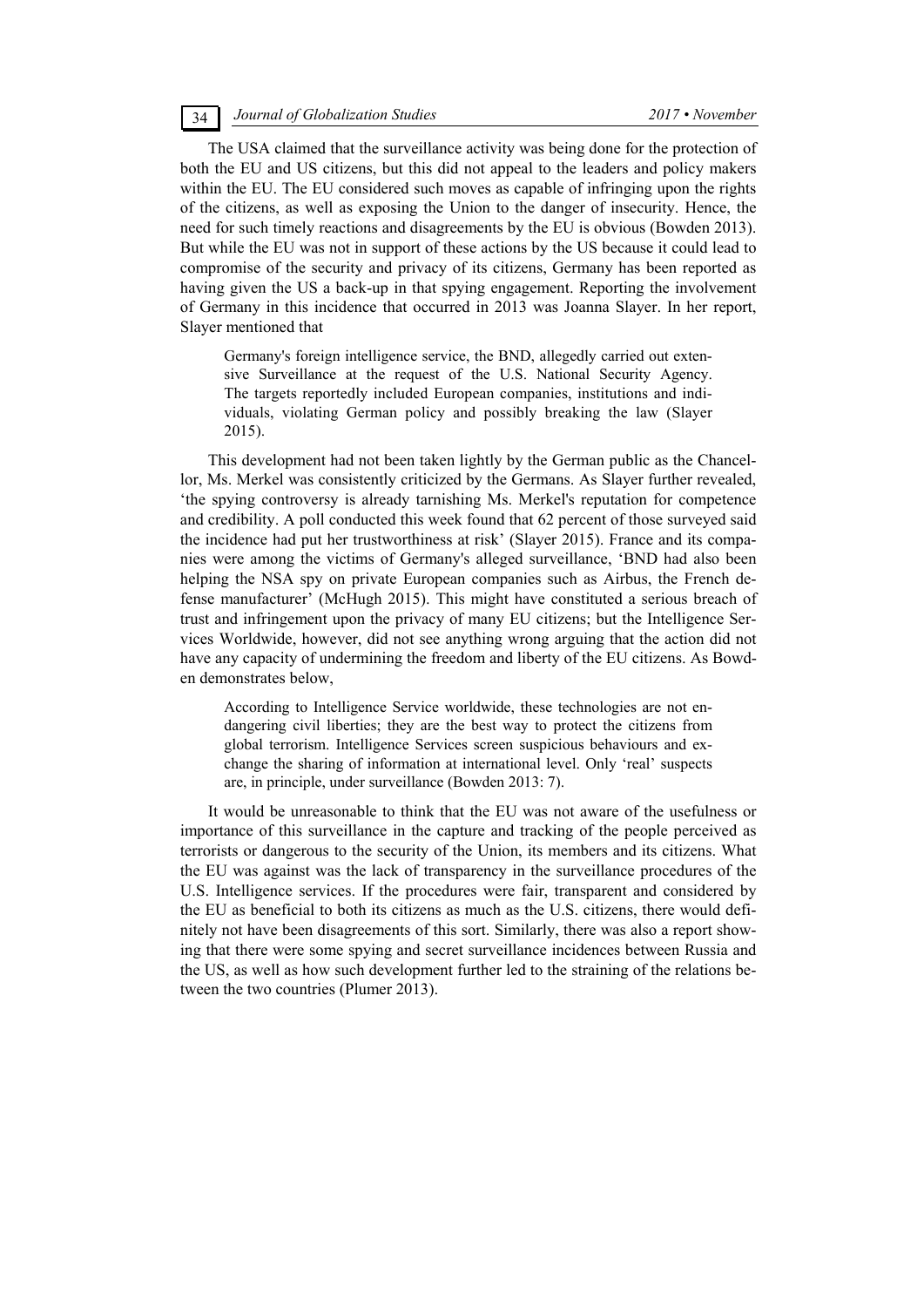The Internet Society (IS) in its report released in 2016 further lamented on the destructive roles of the Internet on global economy, especially how it was used by state and non-state actors in the execution of their projects, which most times, could upset the peace and stability in the international or global systems. Such projects include terrorism, criminal activities and so on. According to the report,

Large-scale data breaches, uncertainties about the use of our data, cybercrime, surveillance, and other online threats are eroding users' trusts and affecting how they use the Internet. Eroding trust is also affecting the way governments view the Internet, and is shaping the policy environment of the Internet around the world (Internet Society 2016: 8).

It becomes evident at this juncture that with the existence of the Internet, which is a by-product of globalization, the security and safety of the nation-states and their citizens remain incessantly under threats.

In addition, globalization has also contributed to the transfer and spread of deadly diseases across borders and this has resulted in massive deaths of people, hence, states' insecurity. The free movements of people and goods and services have led to the exportation and transmission of diseases from one country to another. In the words of Weber *et al*., 'the airplane that flies passengers nonstop from New York to Singapore also transport infectious diseases' (Weber *et al.* 2007: 49), and as found by Baylis and Smith in their work, 'in 1988, just seven years after AIDs was recognized, there was 150,000 cases worldwide, and more than 400,000 by 1991 (Baylis and Smith 1999: 25). If this was the statistic of spread as of 1991, then the number of AIDs cases worldwide would be running into several millions by 2020 because of the rate at which countries are interlinked through globalization. According to UNAIDS facts sheet, 'about 1.1 million people died of AIDs related diseases in 2015' (UNAIDS 2016). HIV/AIDS alone has the potential of being an economic, communal, national and international security challenge. Economically, 10 per cent HIV/AIDS prevalence has the potential of reducing national income by one-third and damages communal security by collapsing national social institutions (Kapuwa 2012: 58). HIV/AIDS has been considered, even on the global terrain, to have the potential of threatening not only the security of member states, but international peace and security (Elbe 2006).

How about Ebola disease? Ebola is another manifestation of globalizing impact. This disease had its origin in South Sudan and Democratic Republic of Congo in 1976, but by 2014, it had spread to most countries along the Western Africa and led to deaths of many people including medical personnel. According to a press released by the World Health Organization,

The current outbreak in West Africa (first notified in March 2014) is the largest and most complex Ebola outbreak since the Ebola virus was first discovered in 1976. There have been more cases of deaths in this outbreak than all others combined. It has also spread between countries starting in Guinea, then spreading across land borders from Sierra Leone to Liberia, by Air (1 traveller) to Nigeria, and USA (1 traveller) and by land to Senegal (1 traveller), and Mali (2 travellers) (WHO 2016).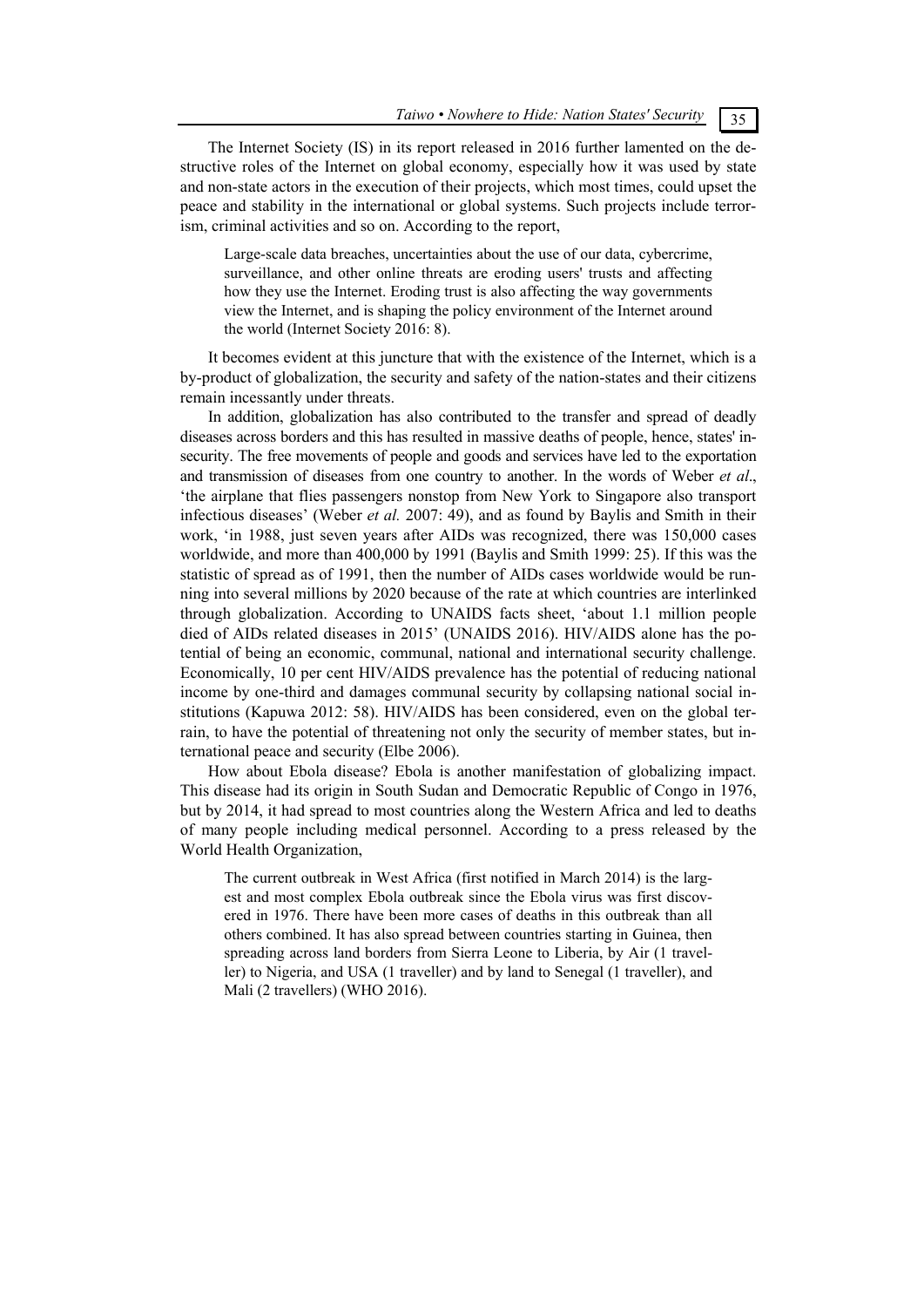# 36 *Journal of Globalization Studies 2017 • November*

As shown, the rapid spread of the Ebola virus was enhanced by the porousness of the national borders of the affected countries, due to the ideologies of free movements of people and goods and services made possible by globalization. The fact that it was not only West African countries it affected, but including the United States, shows that Ebola, just like HIV/AIDS, has global impact on the stability of the nation-states. These diseases, because of how deadly they are, put the affected states on their toes in search for solution or cure. Ebola outbreak shook the world! Apart from the fact that it made a number of affected states to be dependent on foreign aids or support, it also altered the stability and orderliness in such states due to fears of who the next Ebola victims would be. Because of this, and whilst it lasted in most of the countries, citizens and governments were suspicious of one another. Ebola and HIV/AIDS are therefore other social vices whose spread is made possible by globalization, and they constitute challenges and threats to the security of many states across the globe.

Migration also became greatly enhanced by globalization, and in recent times, it has been considered as posing threats to the stability or security of nation-states. Globalization encourages countries to open their borders to immigrants but this has grave impacts for the receiver (or receiving) states and their citizenry. For instance, one of the reasons for the Great Britain's pull out from the European Union in 2015, was the influx of citizens of other EU countries into the UK, coupled with the fact that the EU immigrants were competing away the few available jobs in the country at the expense of UK citizens. In the light of this, prior to the referendum, David Cameron, then British Prime Minister, decided to introduce restrictive immigration policies to prevent influx of immigrants into the country. As stated by David Cameron in the *Daily Telegraph*, one of the objectives of introducing a restrictive immigration policy was to 'ensure the British people get a fair deal' (Cameron 2014). Again, before taking this decision, the Cameron government must have observed the negative trends of migration from other EU countries on the UK's economy, especially in terms of employment, hence, one of the reasonable measures to overcome the threat was to introduce some changes to the immigration laws of the country for UK citizens to have the fair share of what their government had to offer.

Refugee migration is a challenge which Germany, and other countries of the world have battled for years. Apart from the enormous capital investment required to spend in managing the refugee crisis, there is also risk of determining the true identities of some of the admitted refugee migrants. For instance, 'on August 31, 2015, Angela Merkel appeared at her summer press briefing conference in Berlin and reiterated Germany's willingness to open its borders to all asylum seekers' (Hammer 2016). In a very short while after this declaration by Germany Chancellor, Angela Merkel, the implications of the high surge of refugee migrants into Germany began to play out on the country. As Hammer further shows, 'after New Year Eve's of 2016, in a chaotic scene outside the central train station in the Western German city of Colognes', a group, better still, 'gangs of young men, most of them, North African and Middle eastern, groped and sexually assaulted as many as one thousand women, while the police, heavily outnumbered and slow to comprehend the scale of violence, did little to stop the mayhem' (Hammer 2016). Unfortunately, it turned out that 'overwhelming majority of the men arrested had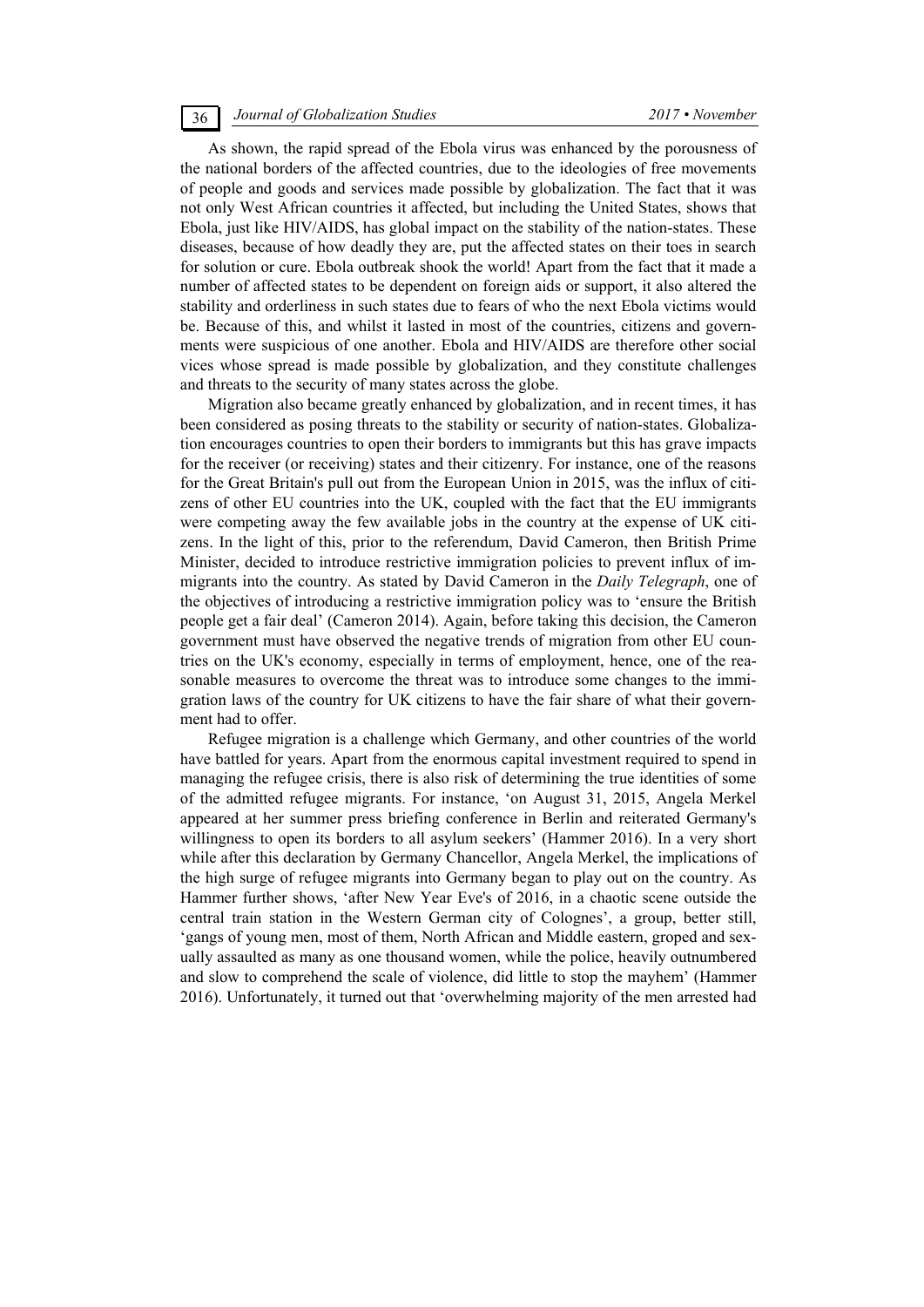arrived in Germany as part of the 2015 wave of refugees. Coming in the aftermath of the November terrorist attacks in Paris (among the killers was at least one Jihadist with a Syrian passport who had slipped into the country with many other refugees, apparently from Greece)' (Hammer 2016). This is a lucid example of how opening country's border as Germany has done could subvert the internal security of Germany, alongside other countries such as Turkey, Lebanon, Jordan, the USA, Canada, UK, Sweden and so on, admitting influx of refugees. It is difficult to tell who is a terrorist and who is not, amongst those being allowed into the country as Hammer has revealed in the cases of both refugees allowed into Germany and France. That incidence did not pass without the reactions of Germans to the immigration policy of Chancellor Merkel. Hammer further writes:

Merkel's popularity began to fall immediately after the assault in Cologne. A feud spilled into open between Merkel and Horst Seehofer, the Minister-President of Bavaria and Christian leader of the Social Union, the smaller, more conservative partner of Merkel's Christian Democratic Union (CDU). Seehofer has threatened to sue the national government for failing to secure the country's borders, and called for the scaling back, blocking family reunifications, and quickly expelling those refugees who are not granted asylum (Hammer 2016).

These are all demonstrations of the effects of globalization on the stability and security of the states. As Germany experiences this, other countries would be experiencing the same with refugee migration, if not more. Some terrorists had recently launched attacks on Turkey, one of which led to the killing of former Russian Ambassador, Andrei Karlov, in Ankara in 2016 (The Guardian). It is not a dangerous thing to admit refugees into the states, what is dangerous is how it threatens the security and stability of the states in this era of globalization.

More so, it has been reported that the Muslim refugees admitted into the EU countries were infiltrated and indoctrinated by the ISIS, hence, the EU nations were made to face the consequences of opening their borders to the refugees and asylum seekers. This for instance, becomes evident in the findings of Rachael Alexander. She reports that 'the terrorist attacks by refugees are continuing. On December 19, a radical Islamist refugee drove a truck into a market in Berlin, killing 12 people, and injuring 48 others. The refugees are raping women and destroying properties'. She continues by showing that this threat of opening European borders to refugees did not only affect the security of Germany, but Italy also shared part of the pain. According to her, there was a research conducted in Italy which showed that 'where the immigrant population increases by 1 percent, the crime rate goes up to 0.4 percent. Italian businesses have lost billions of dollars due to refugee related problems such as counterfeiting, shoplifting, and illegal vendors' (Alexander 2016). These are crystal-clear evidences that opening of countries borders to immigrants whose identities and missions are often difficult to detect is dangerous to the stability and security of any country and its citizens. Refugees, immigrants and asylum seekers often engage in activities that are detrimental to the stability of their host countries such as robbery, stealing, and drug trafficking, child trafficking as they, in most cases, lack access to the job market.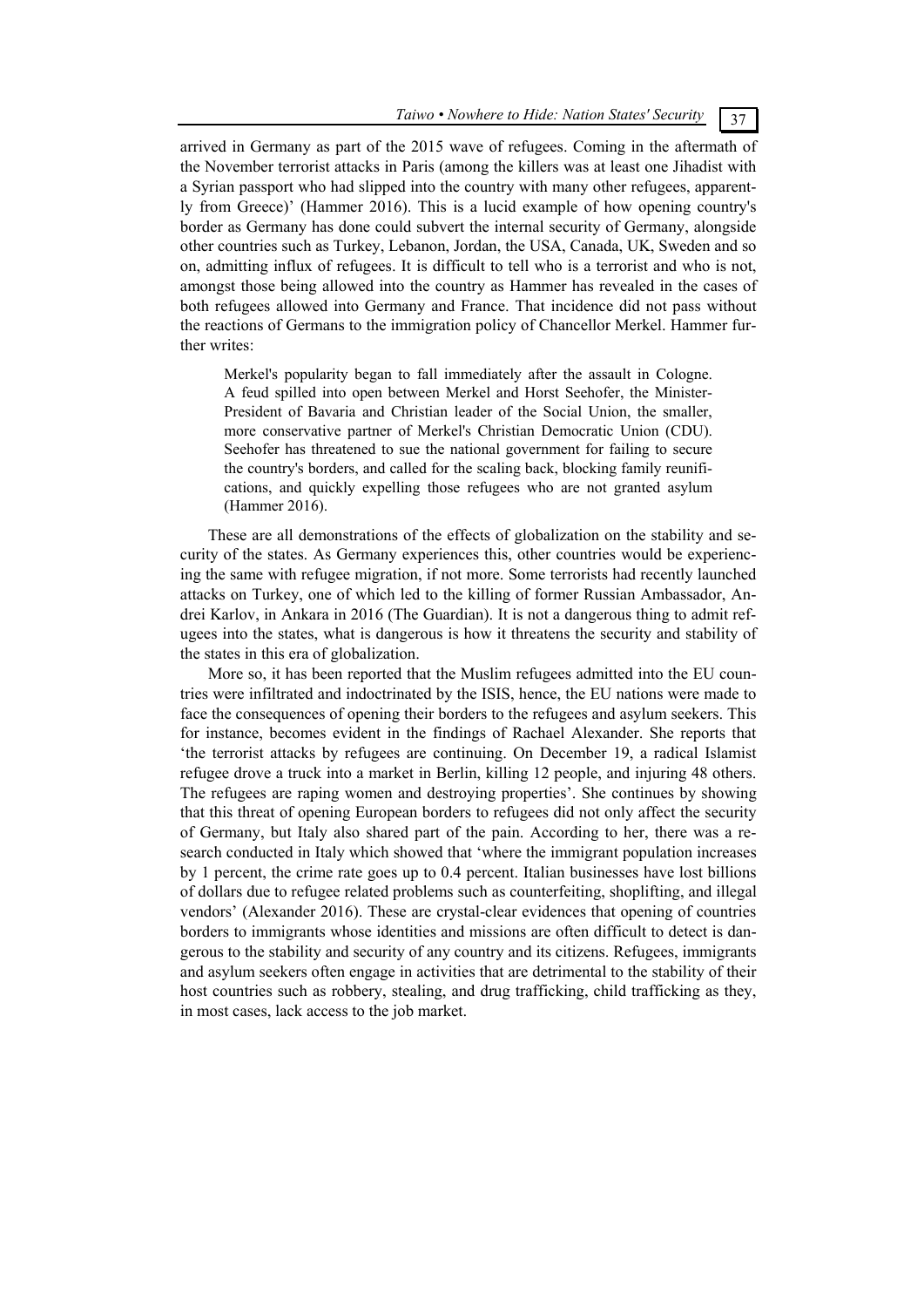Most refugees and asylum seekers, especially the females amongst them, have been found to engage in prostitution activities over the years. There have been several cases of African prostitutes who migrated into Europe, or were smuggled into Italy, or Spain, through the Moroccan-Italian borders populating the host countries and polluting the environment with their bodily trades. All these have both short and long term implications for the host countries; apart from the fact that contagious disease such as HIV/AIDs are rampant amongst these prostitutes, their presence also constitutes social nuisance and disturbances to the host countries. These numerous negative impacts of open borders could be avoided if countries of the world, especially European nations, could beef up security along and across their borders, thus, preventing illegal immigrants from gaining access and entry into their territories.

# **Economic Globalization and the Impacts on the Nation States**

In the words of Weber *et al.*, 'the bad news of the  $21<sup>st</sup>$  century is that globalization has a significant dark side. The container ships that carry manufactured Chinese goods to and from the United States also carry drugs' (Weber *et al.* 2007: 49). The impacts of free trade which globalization preaches most times have negative consequences for the security of nation-states. Through globalization of free trade, weapons of mass destructions also get smuggled by arms dealers from country to country due to lack of through checks or screening at the various national borders. The implication of this remains largely that some individuals, either internal or external non-state actors who control the delivery and distribution of the firearms, utilize this opportunity to threaten the states' security due to at the slightest opportunity, and most times, without provocation from the states or governments. Globalization, therefore, allows for criminals to move across the borders unhindered and even continue with illicit business with impunity (Akinyemi 2013: 1). These continuous border penetrations by the criminals are made possible through the various free trade and economic agreements which countries often sign to enhance regional, continental or global economic integration, growth and development. Economic Community of West Africa States (ECOWAS), founded in 1975, as an economic organization of the West Africa countries, is a good example of such organizations.

ECOWAS is, as part of its key principles, dedicated to the promotion of 'equality and inter-dependence of Member States; solidarity and collective self-reliance; interstate cooperation, harmonization of policies and integration of programs' (ECOWAS 2015) amongst its fifteen member states. For this integration level to be achieved, it means that there would be no border controls amongst any of the member states in order to pave way for inflows and outflows of goods and services between member states. The organization has also made free movements possible through the introduction of ECOWAS passport which grants its carriers free access into member countries of the organization without any need for visa. These steps are very good in that they allow member countries to trade together, earn income for the development of their countries as well as have access to goods which they cannot produce in their own countries. However, the security implications on the states are enormous and a number of its member states are currently grappling with this.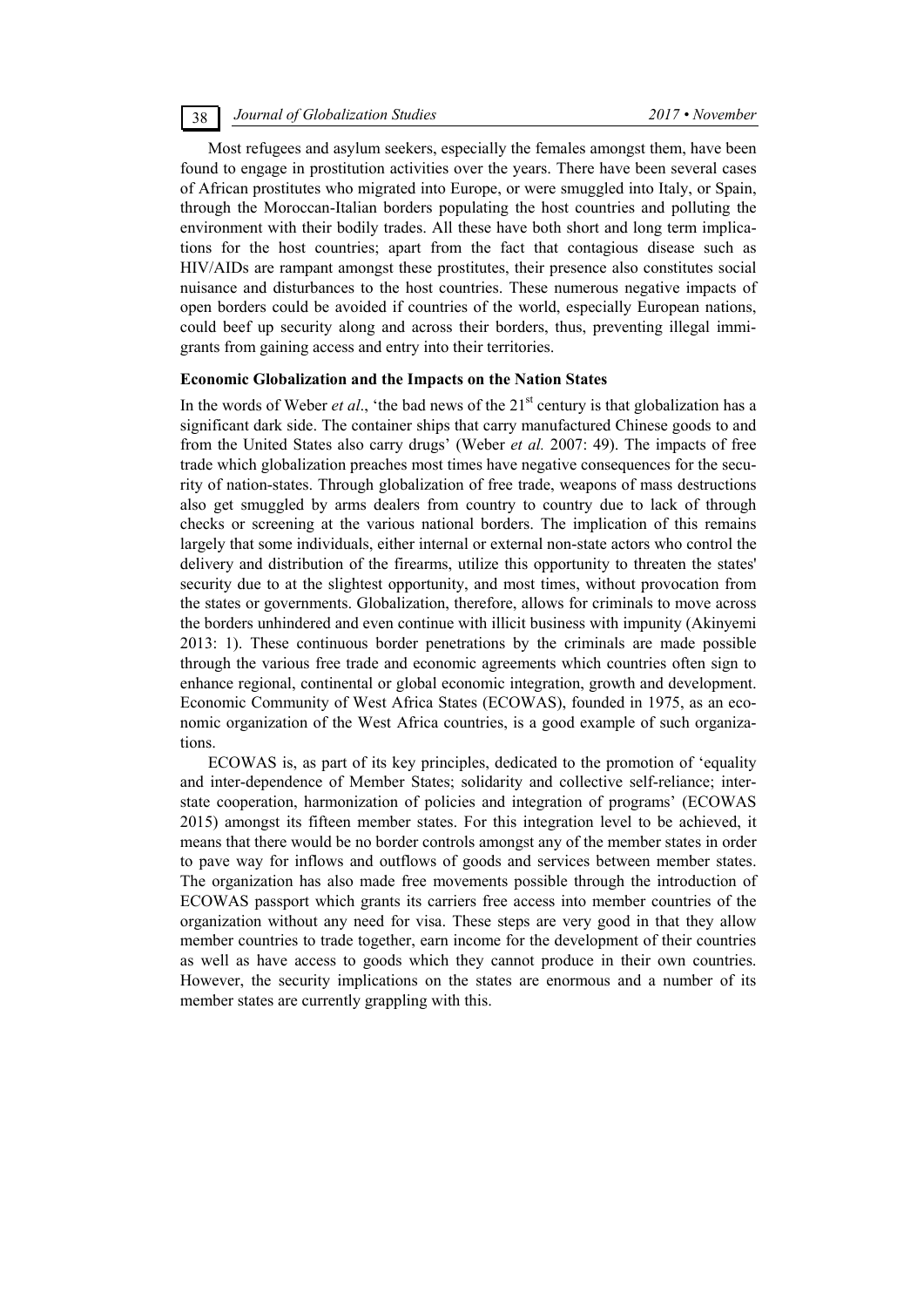Through the free trade arrangements and porous borders, criminals and terrorists have been able to surreptitiously smuggle weapons of mass destructions which they incessantly use in fighting against the organization's member states to unbearable points. Nigeria, for instance, is one country facing the consequences of such loose border control. The mass 'Christmas bombings' at Saint Theresa Catholic Church in 2011, the bombings of the United Nations building in Abuja, the bombings of three churches through suicide missions (Akinyemi 2013: 1), and thousands of deaths recorded through the Boko Haram's attacks on villages which have resulted in the displacement of victims in different parts of Nigeria and beyond were made possible through the insurgents access to destructive weapons which must have entered the country through the porous borders initially opened for legit trade by the ECOWAS. Today, the actions of the terrorist group not only pose threats to the security of Nigeria, but also Cameroon, Niger, Chad, and Benin Republic found within the neighbouring end. This is not peculiar to African countries alone, but majority of the countries where economic globalization has deepened, such as the USA, Canada, Great Britain, China, and EU.

# **Conclusion**

Globalization was not launched by the neoliberals, championed by the USA, in the 1990s for the wrong or negative purposes. It was introduced with the ultimate belief that all nations of the world would have equal gains through the interlinkages, interconnectedness and interdependence on one another. It was with this vision of economic, political and socio-cultural relations among countries, (large or small, since no country was perceived to be self-sufficing and able to produce all that the citizens require to survive within its national borders or boundaries), that the globalization project got intensified to popularity amongst nation states today. The major aim of globalization became therefore, to integrate the world within a space through free trade and unrestricted movements of goods and services as well as persons across the national borders. This way, no doubt, many countries have benefited from the globalization project in that they have been able to access goods, ideas, technology, information and resources which they would not have been opportune to access if there was no globalization. Some states or countries have even enlarged their markets and made enormous economic profits through interactions in the globalized economies. However, globalization has its dark side too (Weber *et al.* 2007). The ultimate of these dark sides, as argued in this paper, is the way it threatens the states' stability and security, through its various manifestations such as terrorism, migration, spread of diseases (AIDS and Ebola), and arms smuggling and so on. The position in this paper remains ultimately that globalization has huge implications for the security and stability of the nation-states due to the laxities in border controls which it encourages. As shown, Germany is among the countries hit by the realities of globalization in terms of refugee migrants' influx into the country. The Nigerian state, France, Belgium, the UK and United States are parts of the countries currently facing the challenges of terrorism. In an effort to tackle terrorism, these countries expend billions of dollars which could have been used for national development projects, and a number of them have even lost their precious military personnel to insurgent's strikes on several occasions. Globalization, no doubt, has come to stay, though not without its sticky dark side or blemishes!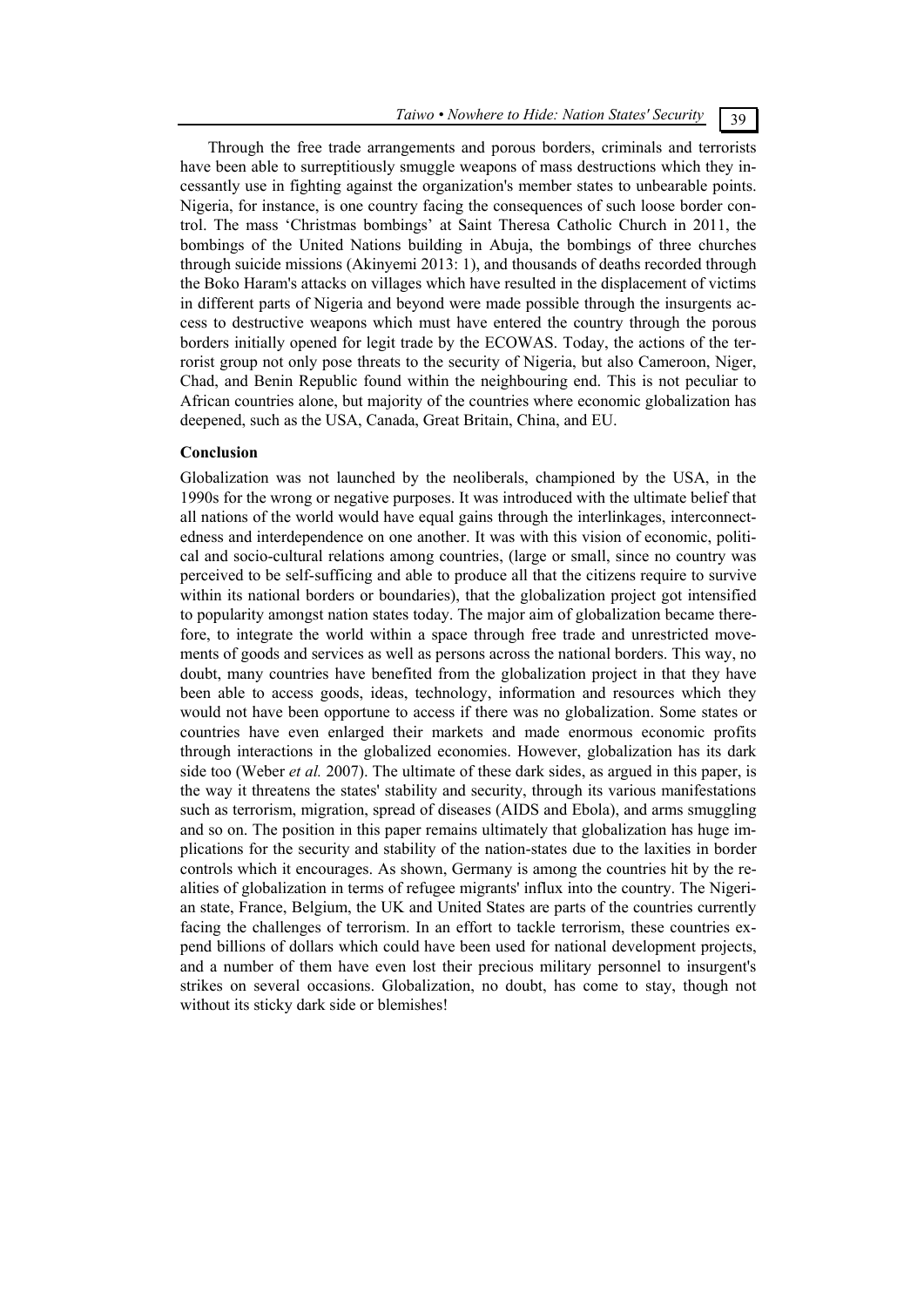# **REFERENCES**

- Akinyemi, O. 2013. Globalization and Nigeria's Border Security: Issues and Challenges. *International Affairs and Global Strategy* 11: 1–8.
- Alexander, R. 2016. Europe Reaping What it Sowed With Open Borders Policy for Muslim Refugees*. Townhall,* December, 27. URL: https://townhall.com/columnists/ rachelalexander/2016/12/27/europe-reaping-what-it-sowed-with-open-borders-policy-for-muslimrefugees-n2263851.
- Baylis, J., and Smith, S. 1999. *The Globalization of World Politics: An Introduction to International Relations*. 1<sup>st</sup> ed. Oxford: Oxford University Press.
- Behr, H. 2008. Deterritorialisation and the Transformation of Statehood: The Paradox of Globalization. *Geopolitics* 13 (2): 359–382.
- Bowden, C. 2013. *The US Surveillance Programmes and Their Impacts on EU Citizens' Fundamental Rights. European Union*. URL: http://www.europarl.europa.eu/meet docs/2009\_2014/documents/libe/dv/briefingnote\_/briefingnote\_en.pdf.
- Cameron, J. 2014. Cameron: New UK Immigration Rules. *Workpermit.com.* URL: http:// www.workpermit.com/news/cameron-new-uk-immigration-rules-20140806.
- Chase-Dunn, Ch. 2010. Globalization from Below: Toward a Democratic Global Commonwealth. *Journal of Globalization Studies* 1: 46–57.
- Collins, R. 2010. Geopolitical Conditions of Internationalism, Human Rights and World Law. *Journal of Globalization Studies* 1 (1): 29–45.
- ECOWAS. 2015. *Fundamental Principles*. URL: http://www.ecowas.int/about-ecowas/fun damental-principles/.
- Elbe, S. 2006. Should HIV/AIDS be Securitized? The Ethical Dilemma of Linking HIV/AIDS with Security. *International Studies Quarterly* 50: 119–144.
- Grinin, L., and Korotayev, A. 2013. The Origins of Globalization. In Sheffield, J., Korotayev, A., and Grinin, L. (eds.), *Globalization: Yesterday, Today, and Tomorrow* (pp. 2– 32). Litchfield Park: Emergent Publications.
- Hammer, J. 2016. Can Germany Cope with the Refugees? *The New York Review*, August, 18: 57–59.
- Ibrahim, A. A. 2013. The Impacts of Globalization on Africa. *International Journal of Humanities and Social Science* 3 (15): 85–93.
- Internet Society Report 2016. Global Internet Report, 2016. 3<sup>rd</sup> ed. (pp. 1–148). URL: https://www.internetsociety.org/globalinternetreport/2016/wp-content/uploads/2016/11/ ISOC\_GIR\_2016-v1.pdf.
- Kapuwa, B. P. 2012. Globalization of Security… A Focus on Rival Powers in Africa. *Journal of Globalization Studies* 3 (1): 55–66.
- Lansford, T. 2012. *9/11 and the Wars in Afghanistan and Iraq: A Chronology and Reference Guide*. Santa-Barbara, CA: ABC-CLIO.
- McHugh, J. 2015. Germany Surveillance Scandal 2015: US, France Spied on Illegally by Intelligence Agency BND. *Ibitimes*, October 15.
- O'Rourke, K. H., and Williamson, J. G. 2000. When Did Globalization Begin? *NBER Working Paper* 7632. National Bureau of Economic and Research (NIBER), 1–54.
- Plumer, B. 2013. A Short Timeline of Deteriorating US-Russia Relations. *The Washington Post*, August 8.